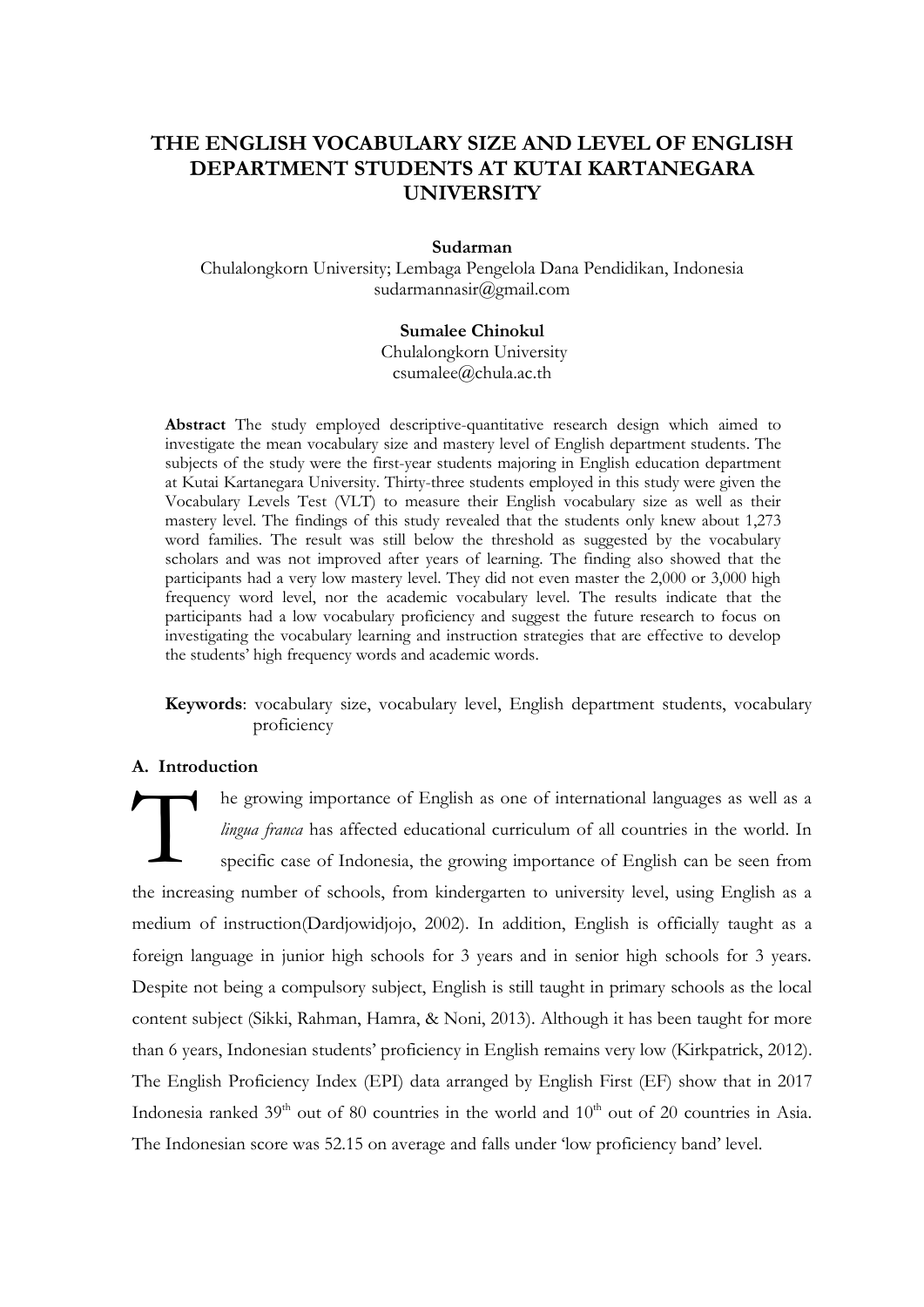# **Sudarman, Sumalee C. The English Vocabulary Size And Level**

[Saukah \(2016\)](#page-14-1) reveals that Indonesian English department students also have low proficiency. It is quite shocking because as English teachers to be, they are supposed to be proficient in general English and classroom English [\(Richards, 2017\)](#page-14-2). According t[oRenandya](#page-13-0)  (2018), a professional language teacher should at least have sufficient content knowledge, pedagogical content knowledge, and sufficient proficiency in the language to be able to teach through the target language effectively. Although language proficiency does not automatically guarantee effective teaching, research shows that teachers with a high level of proficiency seem to be more capable at using the language to perform the classroom tasks and provide an appropriate language support to their students.

[Ivone \(2005\)](#page-12-2) assumes that the lack of vocabulary knowledge could be one of factors that contributes to the low level of proficiency gained by Indonesian students. This factor may be part of the consequences of how vocabulary is handled in teaching and learning process. According to [Hananto \(2013\),](#page-12-3)vocabulary is still neglected in the field of language teaching and learning in Indonesia. As a consequence, some studies found that Indonesian students possessed relatively low vocabulary knowledge [\(Kweldju, 1997;](#page-13-1) [Nurweni & Read, 1999;](#page-13-2) [Quinn, 1968\)](#page-13-3). Thu[s,Kweldju \(2005\)](#page-13-4) argues that the Indonesian students" single source of problem in learning English is vocabulary and suggests that the solution lies in the good handling of vocabulary.

The claim from Kweldju is not without reasons. Scholars believe that vocabulary is one of the language components that determines the success of acquiring a language. [Schmitt](#page-14-3)  (2000) underlines that vocabulary is central to both communicative competence and the acquisition of a second language. On the other hand[,Alqahtani \(2015\)](#page-12-4) states that vocabulary is often considered as a critical tool for second language learners because lacking of vocabulary causes unsuccessful communication in second or foreign language. The correlation between vocabulary and language acquisition may be best described by [Wilkins \(1972, p. 111\)](#page-14-4) on his statement: "without grammar, very little can be conveyed, without vocabulary, nothing can be conveyed."

[Nation \(2006\)](#page-13-5) emphasizes the importance of language learners to have sufficient vocabulary size in order to perform a second or foreign language. He estimates that in order to perform the language effectively without using any comprehension tools, we need to have 6,000 to 7,000 word-family vocabulary for spoken texts and around 8,000 to 9,000 wordfamily vocabulary for written texts. On the other hand, [Adolphs and Schmitt \(2003\)](#page-12-5) estimate the need of having the most frequent 2,000 to 3,000 word families in order to participate in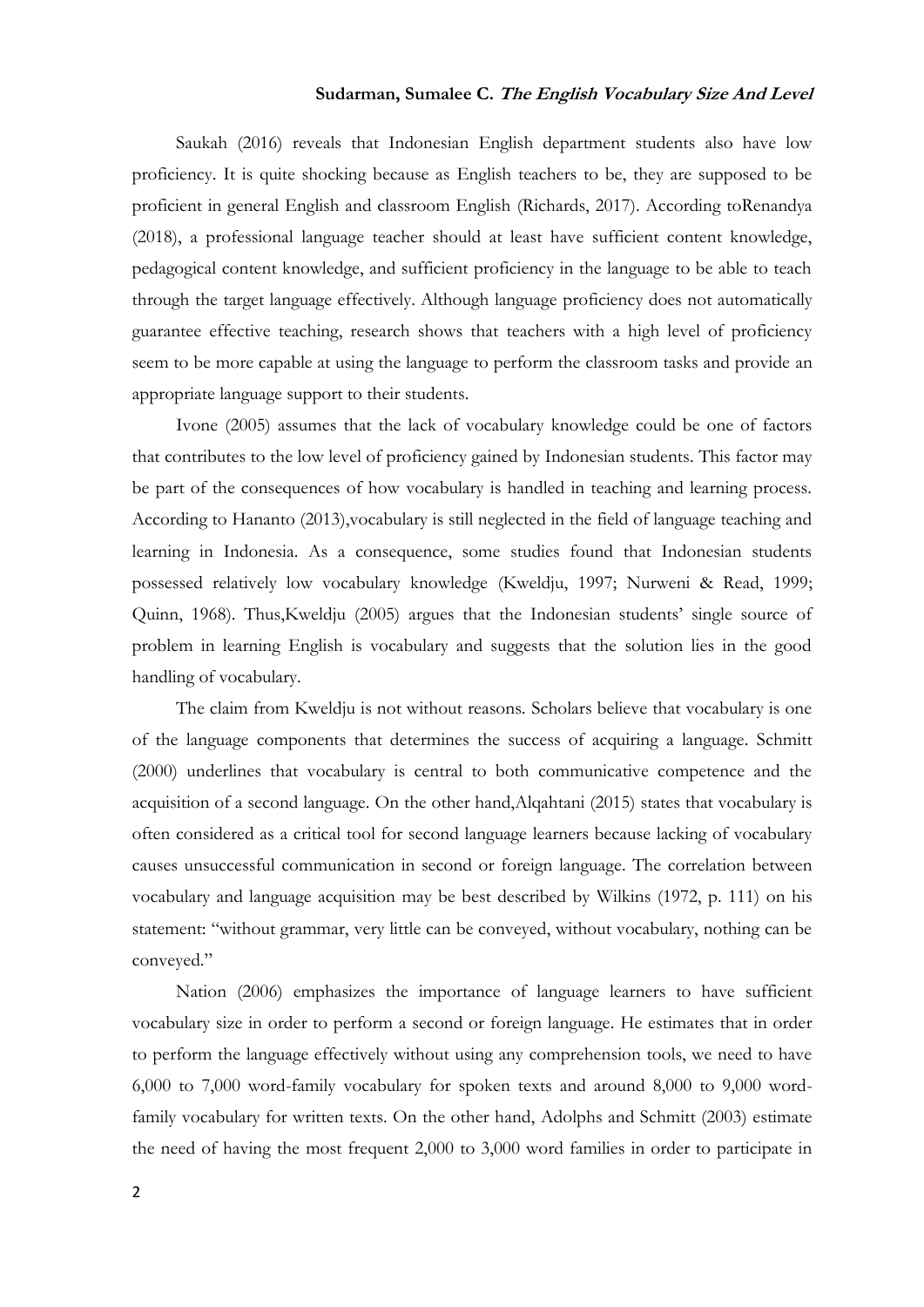basic everyday oral communication. While estimates vary, most vocabulary scholars agree that students need 3,000 to 5,000 thousand words in order to be able to read un-simplified texts with sufficient comprehension [\(Renandya, 2018\)](#page-13-0).

In Indonesia, some studies have been conducted to figure out the number of vocabulary possessed by Indonesian students in general such as those done by [Quinn \(1968\)](#page-13-3)[,Nurweni](#page-13-2)  and Read (1999), and [Nurhemida \(2007\).](#page-13-6) But, for specific students especially those majoring in English education department only few data are published. The first study was conducted by [Kweldju \(1997\).](#page-13-1) The study measured the vocabulary size of English department students from 15 teachers' colleges. The data showed that the participants only had 4,664 word forms or 2,800 word families. The second study was conducted by [Kurniawan \(2017\)](#page-12-6) to assess the vocabulary size possessed by students majoring in English education department. The result of the study showed that on average the students had 1400 words. The results of the two studies revealed that the vocabulary known by the English department students was still below the threshold that is suggested by the vocabulary scholars. It may also indicate that the students are difficult to perform the English language effectively in order to cope with their daily academic tasks and communication. The results of the study may also reflect the factor that cause the students" low level of English proficiency as previously mentioned by Ivone.

To cope with the problem, vocabulary researchers suggest the implementation of vocabulary teaching and learning strategies for both teachers and students to boost the vocabulary knowledge. In order to determine what strategies that suit the students the most and what words that students should focus on, it is necessary to diagnose the students' present vocabulary mastery level by means of diagnostic test such as Vocabulary Levels Test [\(Schmitt, Schmitt, & Clapham, 2001\)](#page-14-5). Measuring students" vocabulary size helps teachers identify what the students lack and what words they should focus on. It is very essential to do before designing vocabulary development programs or courses in order to achieve a maximum result. Therefore, the present study aimed to investigate the English department students" vocabulary knowledge. With this regard, the study formulated research questions as follows:

- 1. What is the mean of English department students' vocabulary size?
- 2. What is the students' vocabulary mastery level?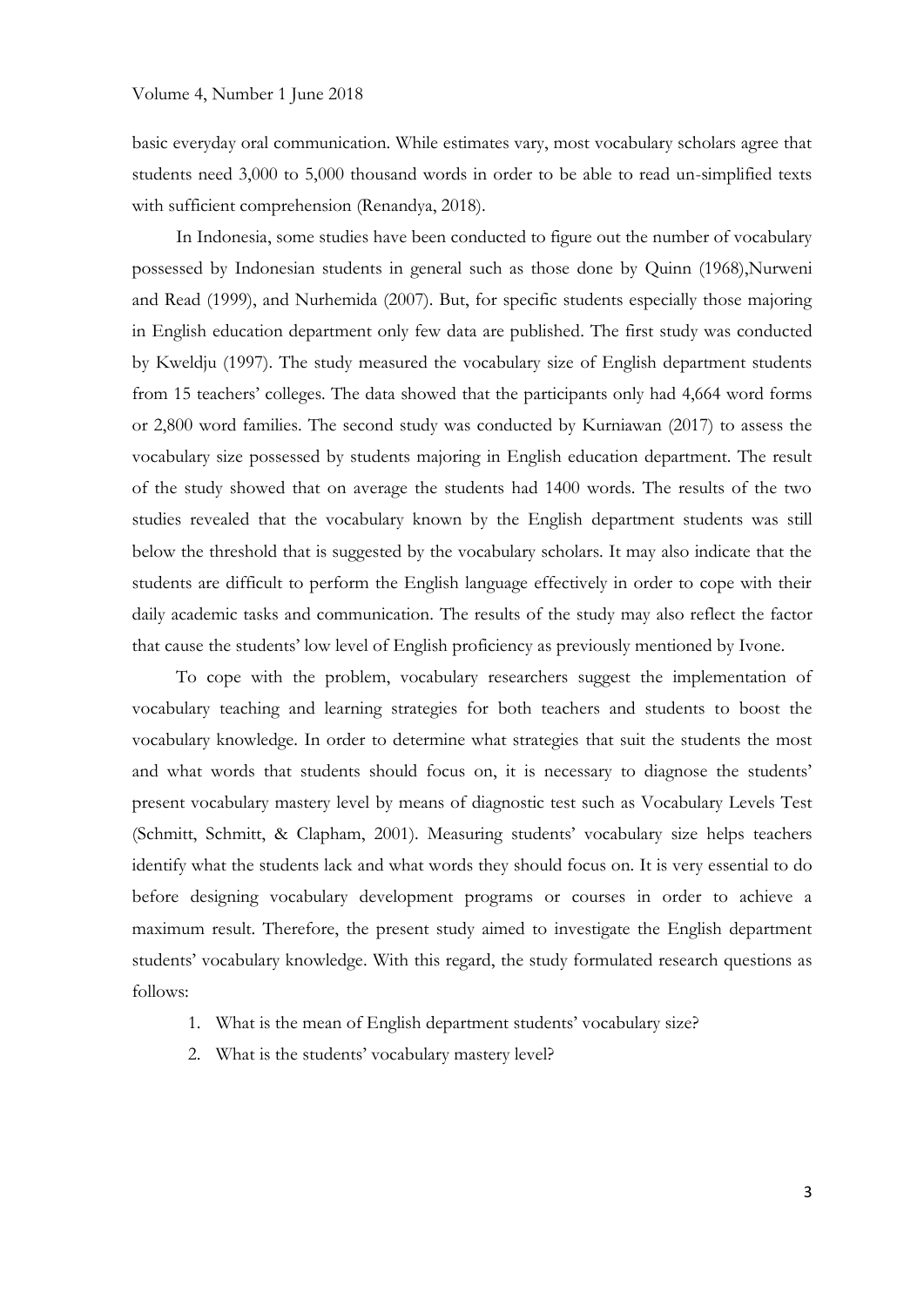### **B. LITERATURE REVIEW**

#### **1. The Classification of Vocabulary**

[Nation \(2008\)](#page-13-7) classifies vocabulary into four categories based on how frequently it occurs in the language (its frequency) and how widely it occurs (its range). The four categories of vocabulary are namely *high frequency words, academic words, technical words,* and *low frequency*  words. The four categories are explained as follows:

# *1.1 High frequency words*

High frequency words are words that occur very frequently in all kinds of language uses. Those words are classified from the 2,000 most frequent word families in General Service List [\(West & West, 1953\)](#page-14-6). They are used frequently in formal or informal situation, written and spoken text such as newspapers, conversation, novels, and academic texts [\(Nation, 2008\)](#page-13-7). They cover 80% of the running words in most written texts and 90% of the running words in spoken texts [\(Nation, 2008\)](#page-13-7). Most of lists of high frequency words consist of around 2,000 word families, and they are relatively short. Besides that, 169 words from the list are function words such as conjunction (*and, or, but*), pronoun (*I, you, she, it*), number (*one, two, three*) and so on. The rests out of the function words on the list are content words such as nouns, verbs, adjectives, and adverbs. They are also very common words in which even a very young native speaker of English seems to know them [\(Nation, 2008\)](#page-13-7). They are required every day when we use English. These words are very important, thu[sNation \(2008\)](#page-13-7) suggests that these words should be put on the first list of the target words in any kinds of vocabulary development program.

#### *1.2 Academic words*

Academic words are the words that occur very frequently in academic texts but they are not from the list of 1,000 or 2,000 of high frequency words. These words occur quite often in newspaper, very formal conversation, children"s books, academic writing, and other kinds of special purpose text. This group of words consist of 570 word families and are arranged in a list called Academic Word List (AWL) by [Coxhead \(2000\).](#page-12-7) Generally the words of this list make up around 8.5% to 10% of the running words in academic texts [\(Nation, 2008\)](#page-13-7). It means that there will be one word in every ten words coming from the AWL. Academic words do not take place very often in other kinds of language uses. It is about only less than 2% of running words or only 2 words in every 100 running words in conversation taken from the AWL. The 570 of academic words are very important for those who are using English for academic study like in universities, vocational institutes, or in schools. Thus, [Nation \(2008\)](#page-13-7)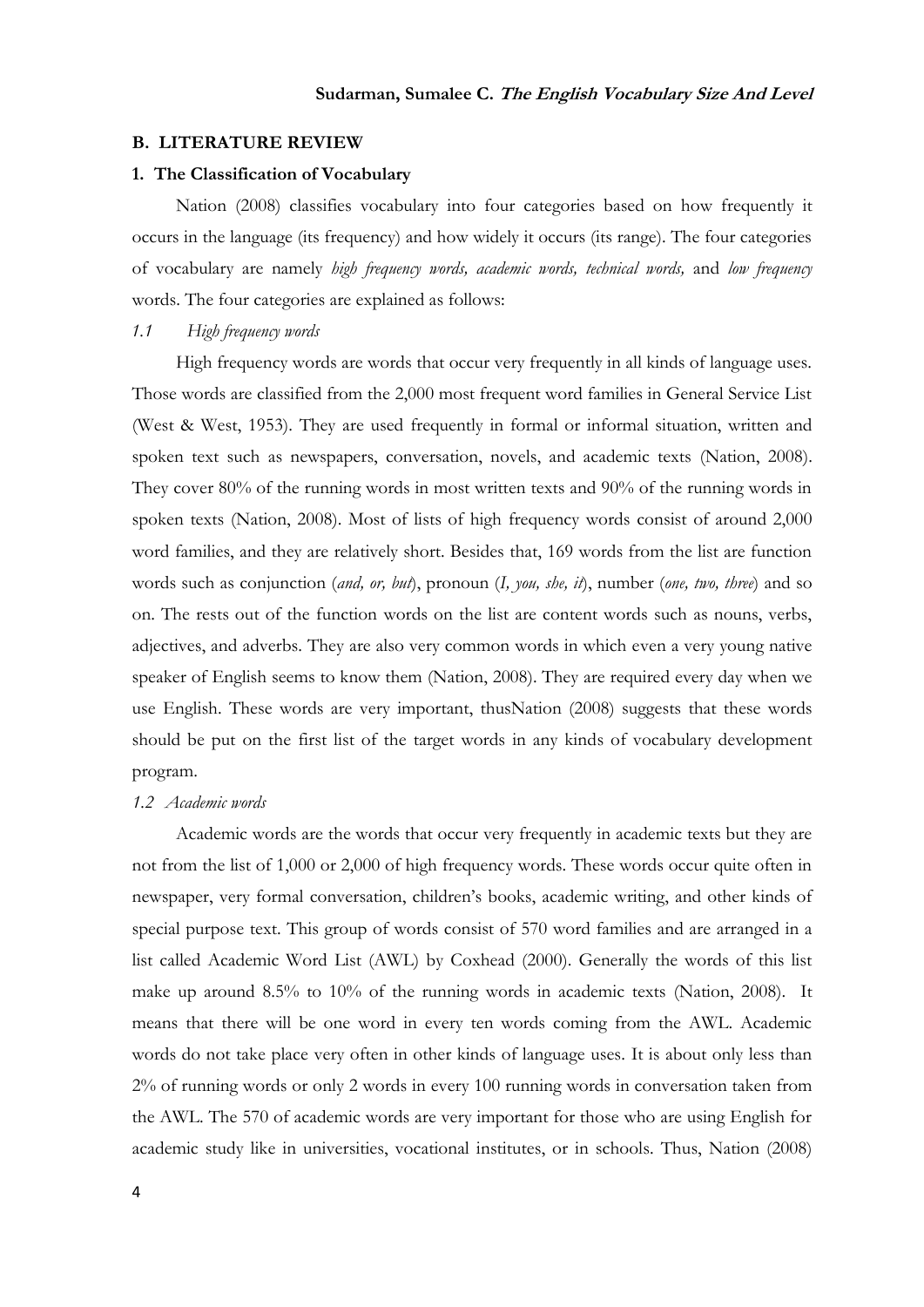#### Volume 4, Number 1 June 2018

suggests that the university students that use English for their academic tasks should focus on learning this vocabulary once they have mastered the high frequency words.

#### *1.3 Technical words*

Academic words are found in every kind of academic subject areas such as in Linguistics, Biology, Physics, etc. Instead of those words, there are words that are even more special to each subject area. These words are very familiar in particular areas like the vocabulary in Politics or the ones in Botany. These special words are very special to the subject area that people will recognize what subject area these words come from. These words are called technical words [\(Nation, 2008\)](#page-13-7).

Mostly, the technical words can only be found in one specialized area. But, some words also occur in other subject areas and may have the same of different meaning. For example, the word *by-pass* and neck are technical words of medicine, but they are also used in some areas like Biology or Psychology. In one particular area such as in Economic textbooks which is a specialized text, technical vocabulary often appears more than usual compared to another group of specialized texts from other areas [\(Nation, 2008\)](#page-13-7). [Chung and Nation \(2003\)](#page-12-8) found that in anatomy about 30% of the running words are included in technical words. It means that there is approximately one word in each three is technical. Some of these technical words are available in the 2,000 high frequency words yet they are used as specialized words in a specific area. While a lot of the words seem to have distinct characteristic to a particular subject area, some would come from the Academic Word List.

For everyone who is from specialized from a specific area, technical words play a vital role. Not many of statistical studies on technical vocabulary, but probably at least 20% of the running words in high number of technical texts are possibly technical words [\(Nation, 2008\)](#page-13-7). We have inadequate idea about the technical vocabularies but the number may vary from 1,000 words to 2,000 words according to the subject area [\(Nation, 2013\)](#page-13-8).

### *1.4 Low frequency words*

Low frequency words are the rest of the words in a language. They consist of a big number of word families, and even the biggest compared to the other vocabulary levels, but they rarely appear in most texts. If we count every single-word items, English may have more than 100,000 word families. Even the native speakers themselves may not know all of them. Normally native English speakers have vocabulary mastery of around 20,000 words, but it actually depends on their education level and how many readings they do in their subject areas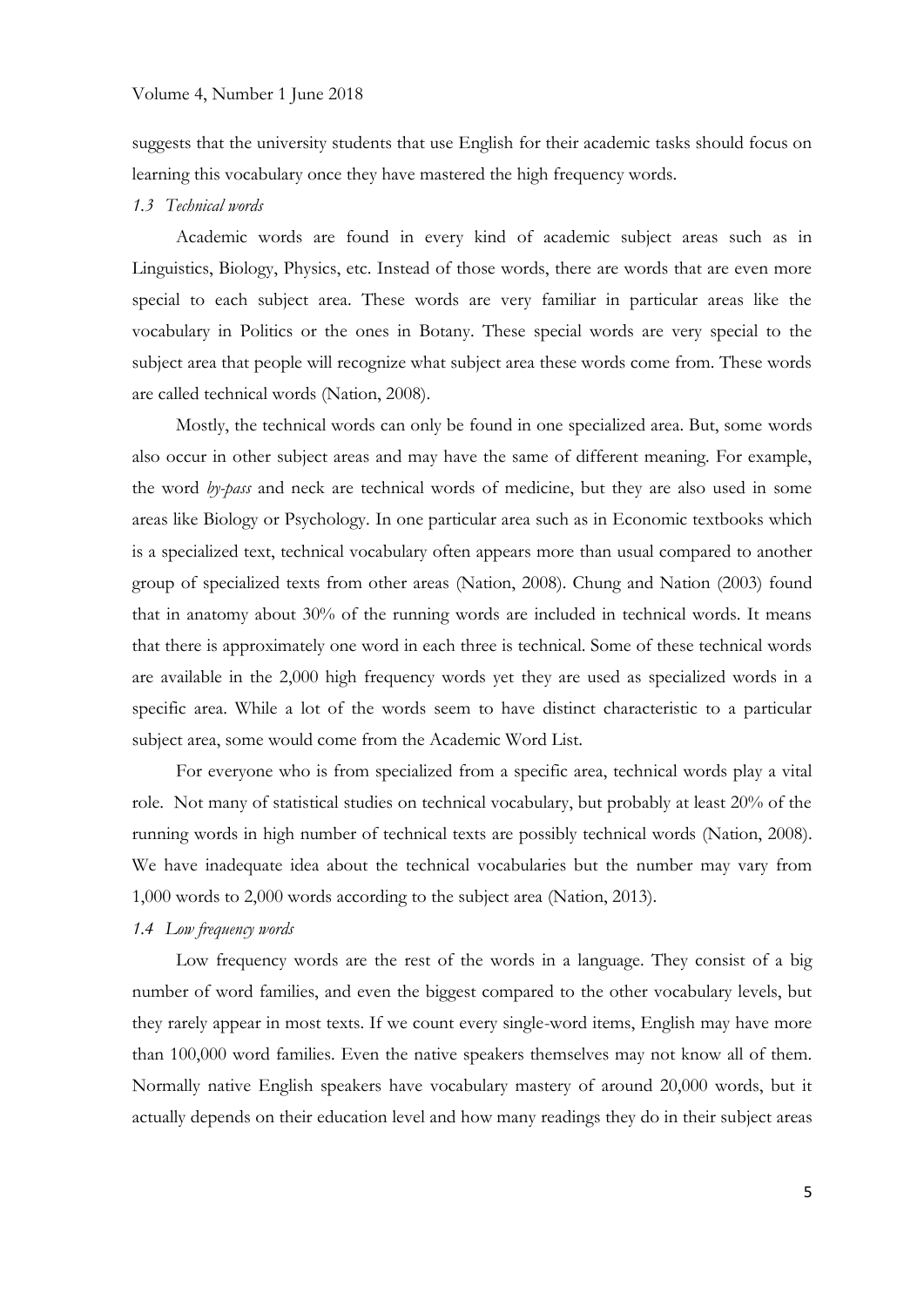or their interests [\(Nation, 2013\)](#page-13-8). The low frequency words may occur only 2% of the running text, or, in the other words, it is only about 1 word in every 50 running words.

On the other hand, [Schmitt and Schmitt \(2014\)](#page-14-7) assume that it is necessary to set the distinction between high frequency words and low frequency words. Regardless of academic word list and technical words, they propose a new category of vocabulary called mid frequency words as the distinction between high and low frequency words. In addition, they also revisited the number of high frequency words from 2,000 to be 3,000 most frequent word families. They then defines mid frequency words are words ranging from the most frequent 3,000 to 9,000 word families, and low frequency words are words beyond 9,000 levels.

### **2. The Vocabulary Levels**

According to [Laufer and Nation \(1999\),](#page-13-9) it is necessary to set the vocabulary of English in a series of levels based on the frequency of occurrence. They then suggest to list a group of 1,000 words for each level starting from the most frequent to less frequent words. One of well-known word lists is the one developed by [Nation \(2006\).](#page-13-5) He develops a word list based on British National Corpus that makes up a fourteen word levels starting from the most frequent words to the less frequent words. The high frequency words are words from the  $1<sup>st</sup>$ 1,000 level to the  $2^{nd}$  1,000 levels [\(Nation, 2008\)](#page-13-7) or from the 1<sup>st</sup> 1,000 level to  $3^{rd}$  1,000 level[\(Schmitt & Schmitt, 2014\)](#page-14-7). The mid frequency words are in the list between  $3<sup>rd</sup> 1,000$ level to 9<sup>th</sup> 1,000 level and low frequency words are in list between 9<sup>th</sup> 1,000 level to 14<sup>th</sup> 1,000 level.

The development of the word list is useful in terms of vocabulary instruction and assessment. Teachers can easily set their vocabulary focus for their vocabulary instruction by picking up from the most frequent word list. For instance, a teacher firstly needs to teach the  $1<sup>st</sup>$  1,000 level for his students, and once it has been mastered he should pick the  $2<sup>nd</sup>$  1,000 level for the next instruction focus. In fact, it is not necessary to really need to start the vocabulary development program from the 1<sup>st</sup> 1,000 word level. Instead, a teacher needs to set the vocabulary focus based on their students' need. Therefore, it is necessary for teachers to able to measure their students" vocabulary mastery by administering a test such as Vocabulary Levels Test [\(Schmitt et al., 2001\)](#page-14-5). The results of the test will inform teachers about their students" present vocabulary levels such as the levels that they have mastered and the levels that they lack of. However, teachers should focus firstly on the high frequency words and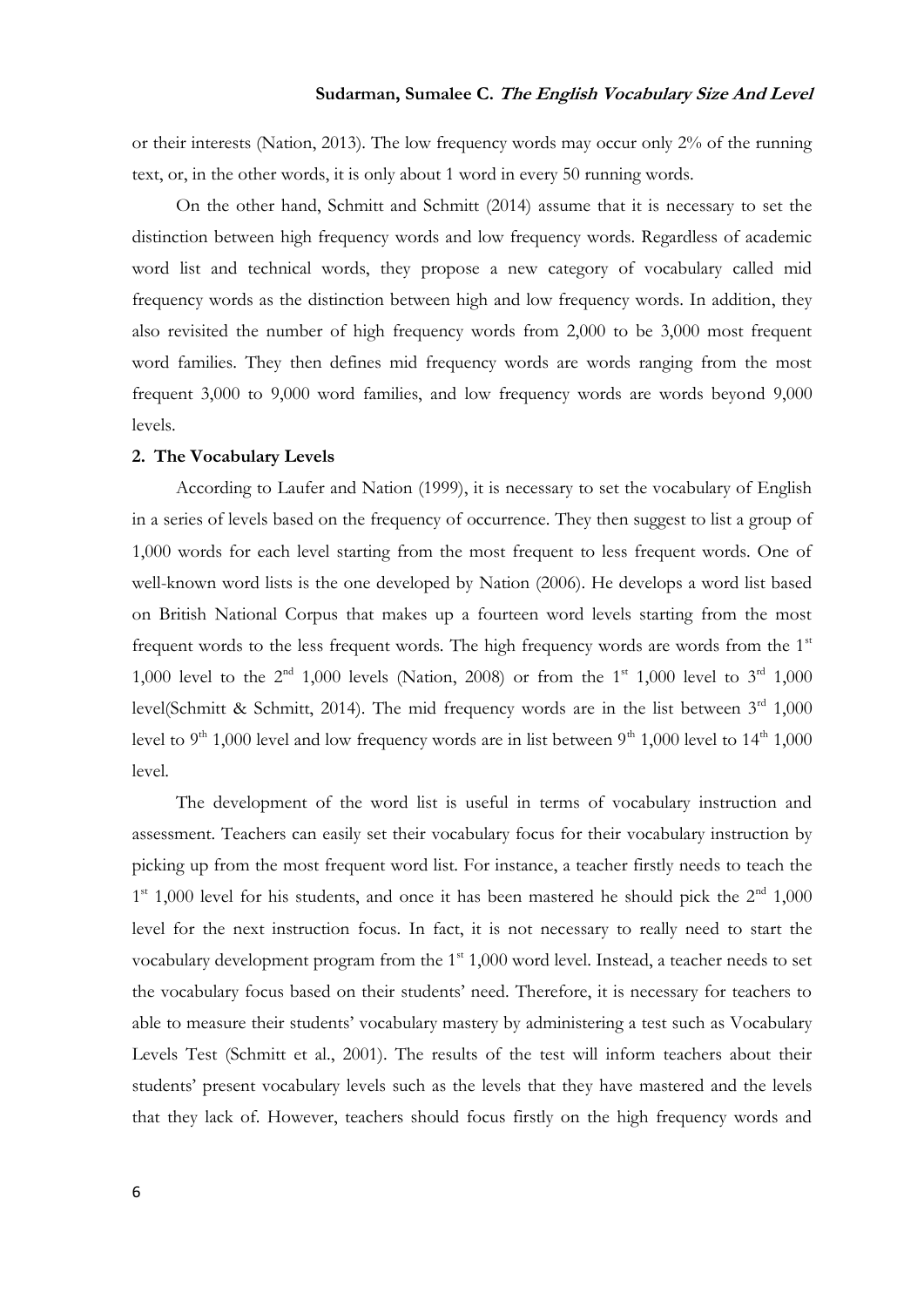#### Volume 4, Number 1 June 2018

secondly on the academic word lists if learners attempt to pursue their study at universities [\(Nation, 2008\)](#page-13-7).

### **3. The Number of Vocabularies Needed to Perform the Language**

One important thing that we should concern on regarding studying the size of vocabulary needed to perform the language is how large the text coverage needed to gain adequate comprehension without assisted comprehension tools such as dictionaries and translating software. In the other words, we should know how to estimate the number of unfamiliar vocabulary that can be tolerated in texts before being interfered with comprehension. The text coverage is the percentage of running words which are known by readers in a text.

[Hu and Nation \(2000\)](#page-12-9) studied about the connection between text coverage and reading comprehension for native speakers of English by using a fiction text. They found that in a text with 80% coverage, no one got sufficient comprehension. When they use a text with 90% coverage, only a small number of the subjects got adequate comprehension. With 95% coverage or only one unknown words in every 20 running words, more subjects got adequate comprehension, and with 100% coverage of the text, most of the subjects gained enough comprehension. When a regression model was employed to the data of the study, a reasonable measure was found. The calculation found that 98% text coverage would be needed to get sufficient comprehension from reading the text. It means that there must be only one out of fifty running words that is unknown by readers. On the other hand, [Laufer and Ravenhorst-](#page-13-10)Kalovski (2010) suggests two thresholds, an optimal one and a minimal one. The optimal one is the knowledge of 8,000 word families for coverage of 98%, including proper nouns. The minimal one is between 4,000 and 5,000 word families for the coverage 95%, including the proper nouns.

A study by [Nation \(2006\)](#page-13-5) found that in the level of 98% text coverage, 8,000 to 9,000 word families are needed by readers in order to gain sufficient comprehension of written texts without using any assisting comprehension tools, and 6,000 to 7,000 word families needed for spoken texts. It suggests that readers should master all the high frequency words consisting of 2,000 word families as well as the mid frequency words consisting of 7,000 word families. On the other hand, [Adolphs and Schmitt \(2003\)](#page-12-5) assume that 2,000 to 3,000 word families, which are high frequency words, are needed in order to participate effectively in basic everyday oral communication.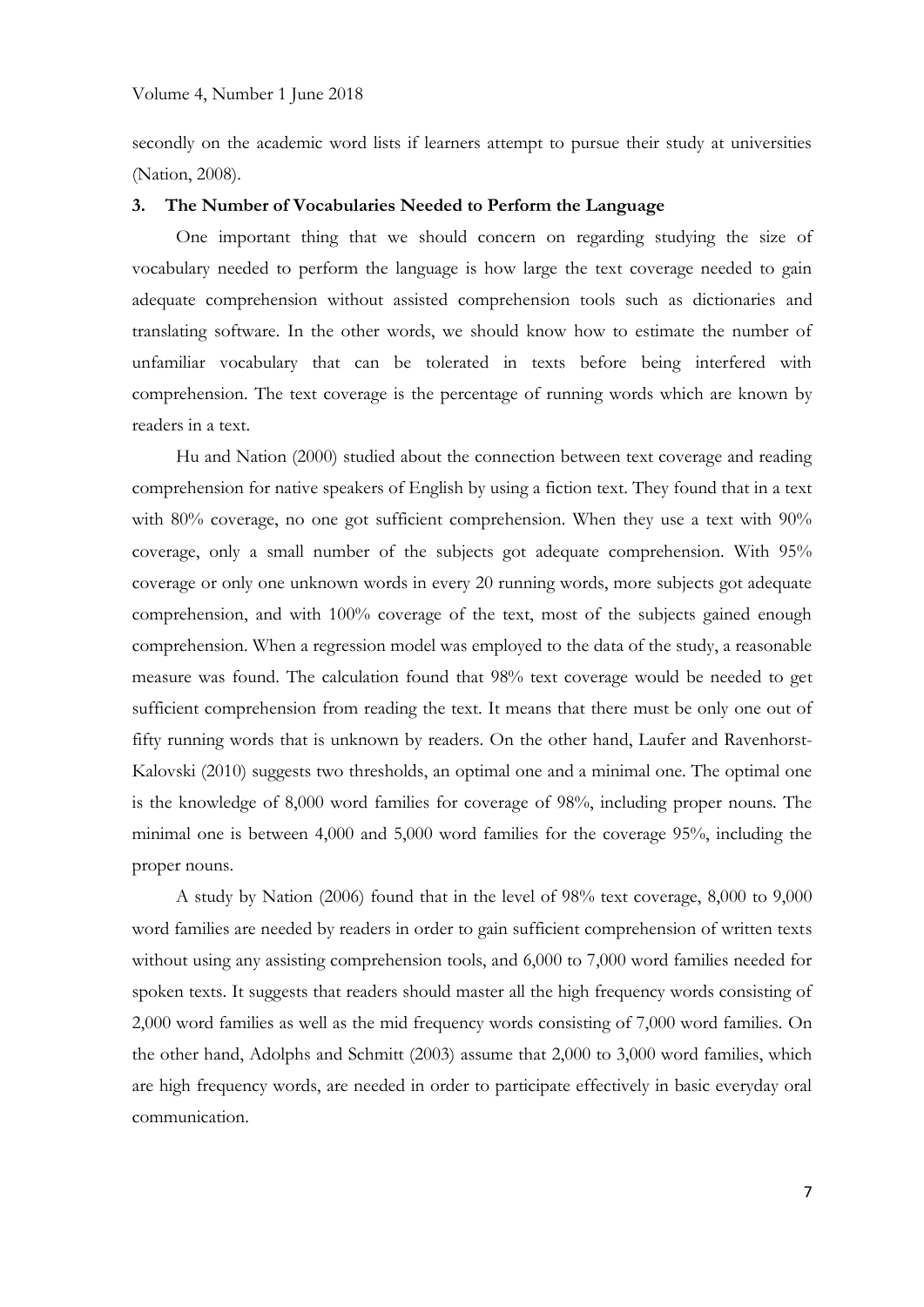## **C. RESEARCH METHODOLOGY**

This study employed descriptive-quantitative research design. The subjects of this study were students majoring in English education department in Kutai Kartanegara University, East Kalimantan Province. The samples of this study were selected by using convenience sampling techniques. There were 33 students from the first-year batch participated on this study. The students were employed because they were the ones available that the researcher could access. The students sit a test given by the researcher to measure their vocabulary size and mastery level. The students' scores on the test reflected their receptive vocabulary size.

The instrument used in this study was the Vocabulary Levels Test (VLT) by [Schmitt et](#page-14-5)  al. (2001). The test has been widely used in vocabulary knowledge assessment [\(Nation, 2008\)](#page-13-7) and vocabulary research [\(Nirattisai & Chiramanee, 2014\)](#page-13-11). According to [Meara \(1996\),](#page-13-12) VLT has been called the nearest thing to a standardized vocabulary test available. It is a diagnostic test which can also be used to measure vocabulary size [\(Nation, 2008\)](#page-13-7). As a diagnostic test, it is used to see the students' present vocabulary levels that can help teachers decide what vocabulary levels that learners should focus on.

The VLT that was adopted in the present study was the revised version of the one that was originally developed by [Nation \(1983\).](#page-13-13) It consists of two blocks, one on the left and one on the right. The left block consist of six words numbered 1 to 6 as the answer choices, whereas the right block consists of 3 definitions with blanks. The test sitter should choose the available choices on the left based on the definitions on the right block by putting the number of the word chosen on the blanks.

The VLT measures five vocabulary levels based on the frequency which are the 2000, 3000, 5000, academic vocabulary (AWL), and 10000 word level. Each of those levels consists of 1,000 word families. Each level of the test consists of 30 items and it makes up the total 150 items for all levels. Each item in 2000, 3000, 5000, and 10000 levels represent 33 words (1000 : 30). It means that if a student correctly answers 20 out of 30 items, the learners know approximately 667 words from the level. For Academic Word List level, each item represents 19 words because the level only consists 570 words in total. Thus, a score of 20 out of 30 means that learners know about 380 words in the level. [Nation \(2008\)](#page-13-7) requires 90% of the words, meaning 27 out of 30 words, should be known by learners to claim that the learners know the level. The test is available at [Schmitt et al. \(2001\)](#page-14-5) and freely available at [https://www.lextutor.ca/tests/.](https://www.lextutor.ca/tests/)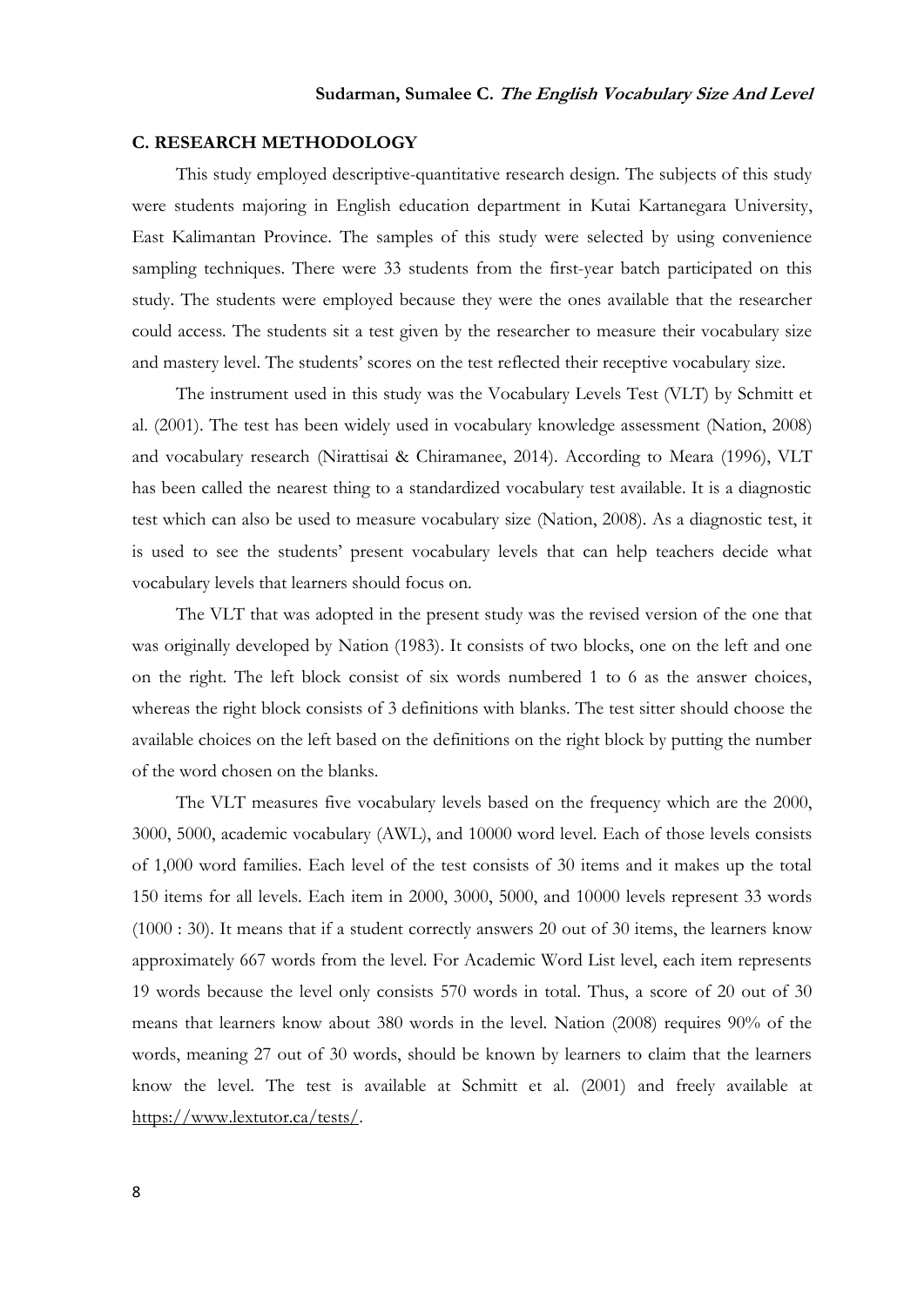To answer the research question 1, which is to investigates the vocabulary size possessed by the English department students, the results of the VLT were summarized by mean frequency and standard deviation across the five different levels (2000, 3000, 5000, 10000 and AWL). Each levels represents 1,000 word families, but the academic vocabulary level which only represent 570 word families. Therefore, to get the score of the 2,000, 3,000, 5,000, and 10,000 levels, the total correct items were divided by 30 and were multiplied by 1,000. On the other hand, the score of academic vocabulary level were gained by dividing the number of correct items by 30 and multiplying it to 570. The scores of each level were summarized to get the total scores which represent the vocabulary size. The mean of the students" score estimated the vocabulary size possessed by English department students.

To answer the research question 2, the mean scores of each level were analyzed to see whether the levels were completely mastered by the students or not. According to [Nation](#page-13-7)  (2008), a test sitter is considered to master a particular level of VLT if she or he correctly answers at least 90% of the total items or 27 out of 30 items in that level. The students' mean scores on each level were analyzed to see their mastery level.

#### **D. FINDINGS**

Table 1 shows the results of the VLT based on each levels. The students showed the best results in 2000 level where they knew about 16 words out of 30 on average. In the 3000, 5000, 10000, and academic vocabulary, they knew about 10, 6, 2, and 7 words out of 30respectively for each level. In total, the students knew 41 words out of 150 word families tested.

On the 2000 word level which is high frequency words, only 3 students could correctly answer 90% of the total items, there were 15 students who reached less than 50% of the items. On the 3000 word level, the highest score was 24 and there were only 2 students who could reach this level. On the contrary, 24 students, 73% of the total students, got less than 50% items correct, and even one of them could answer no items correctly. On the 5000 and 10000 word levels, the students" scores were even worse. Most of the students on both level could only answer less than 50% correctly. On the academic words which is the group of words that is necessary for academic use, no students got 27 items correct, and the highest score on that level was only 21. Only one student got the highest score, and 7 of them got zero item correct.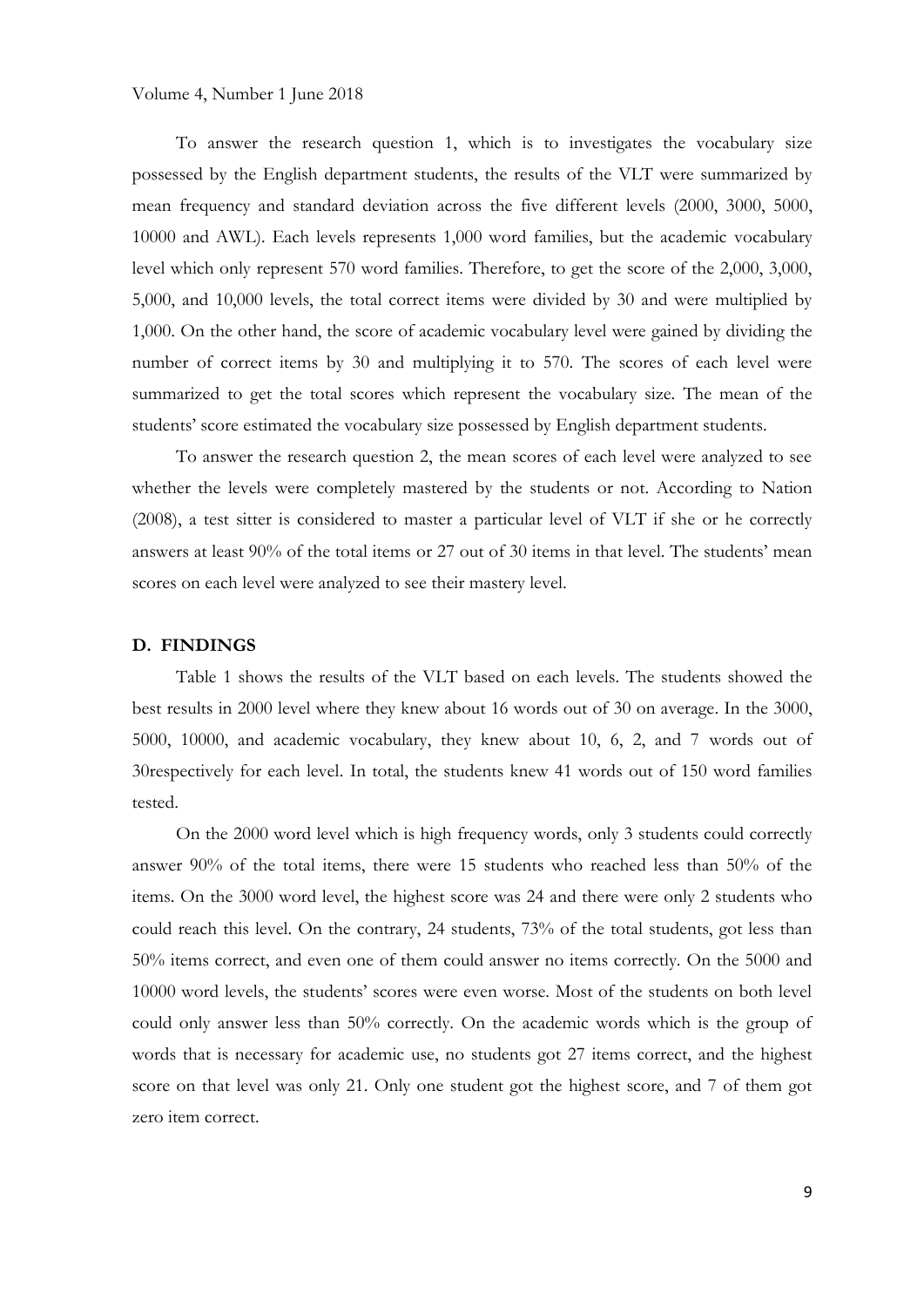| Levels |    | Min. | Max       | Mean  | SD    | Scores |
|--------|----|------|-----------|-------|-------|--------|
|        |    |      | $\bullet$ |       |       |        |
| 2000   | 33 |      | 27        | 16.06 | 7.541 | 535    |
| 3000   | 33 |      | 25        | 10.24 | 6.782 | 341    |
| 5000   | 33 |      | 21        | 5.7   | 6.401 | 190    |
| 10000  | 33 |      |           | 2.24  | 3.000 | 75     |
| AWL    | 33 |      | 21        | 6.94  | 6.230 | 132    |
| Total  | 33 |      |           | 41.18 |       | 273    |

**Table 1: The Results of VLT**

*Note*. There are 30 questions each level and 150 questions in total. N=33

Figure 1 shows the percentage of the students' mean scores on each vocabulary level. [Nation \(2008\)](#page-13-7) assumes that one is considered to master the particular levels of the VLT if she or he answers at least 90% of the items on each level. It means that a student is considered to have mastered a level on the VLT if he has a minimum of 27 correct items on the level. Therefore, the students" vocabulary mastery level was judged based on the assumption. Figure 1 shows that none of the levels had been mastered by students because the students" mean scores on all levels were below 90%. On the 2000 word level, the students' mean score was 54%, or on average the students only knew about 16 words out of 30 on the test. And, only 3 students could reach the mastery level. On the 3000 word level, students knew about 34% of the items tested which was only about 10 out of 30 items. On the academic word level, the students only knew about 7 words out of 30 on average.



Figure 1. The Percentage of the Students' Mean Scores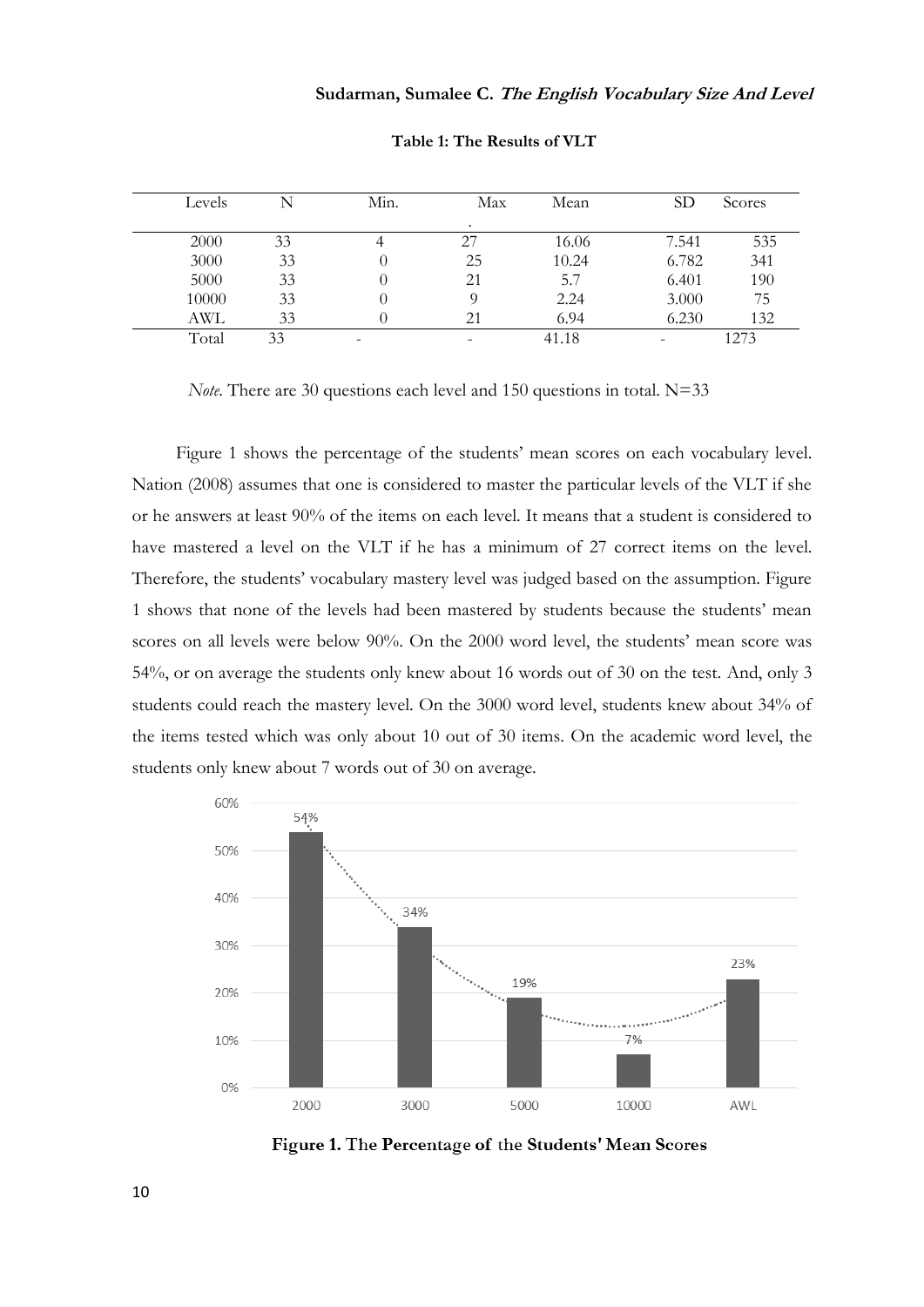#### **E. DISCUSSION**

#### **1. The English Vocabulary Size**

The first research question of the study concerned on the number of word families known by the English department students in the study. The scores of the VLT reflected the participants" vocabulary size which was assumed to highlight their vocabulary proficiency after learning English for at least 6 years, 3 years in junior high schools and 3 years in senior high schools. The results revealed that the students did better in the 2000 level, which is high frequency words, than in the other levels. Based on the findings, the English department students knew approximately 1,273 word families. This indicates a lower vocabulary size compared to the previous study by [Kweldju \(1997\)](#page-13-1) who found that the average vocabulary size of English department students was 2,800 families. On the other hand, the results of this study are in line with the study conducted by [Kurniawan \(2017\)](#page-12-6) who found that the first-year English department students only knew approximately 1400 words on average. The results of those studies were not different from the studies of other fields conducted by [Quinn \(1968\),](#page-13-3) [Nurweni and Read \(1999\),](#page-13-2) and [Nurhemida \(2007\).](#page-13-6) Quinn investigated the vocabulary size of his first year students and found that they had known less than 1000 high frequency words, even after studying more than 6 years at schools. [Nurweni and Read \(1999\)](#page-13-2) measured the vocabulary knowledge of the first-year students with different education backgrounds and revealed that the students had about 1226 word families. Almost the same result was also revealed by [Nurhemida \(2007\).](#page-13-6) The result of her thesis showed that the senior high students only had about 1240 word families. By looking at these results, it can be concluded that the low vocabulary size still becomes a major problem of Indonesian students for different education backgrounds and levels.

The result of this study implied that even English department students had a low vocabulary size which indicated that they had a low level of vocabulary proficiency. Their vocabulary size did not reach the threshold as suggested by vocabulary scholars. The result may indicate that they could not perform the language effectively. As mentioned by [Adolphs](#page-12-5)  and Schmitt (2003), the need of 2,000 to 3,000 word families is necessary for basic daily oral communication or the need of 3,000 to 5,000 words in order to read un-simplified texts with sufficient comprehension as agreed by vocabulary scholars [\(Renandya, 2018\)](#page-13-0). With only 1,273 word families, the students may not be able to participate in basic conversation and may find difficulties in dealing with their academic tasks. This result supports what [Kweldju \(2005\)](#page-13-4) claims that the vocabulary is the single source of problem in learning English for Indonesian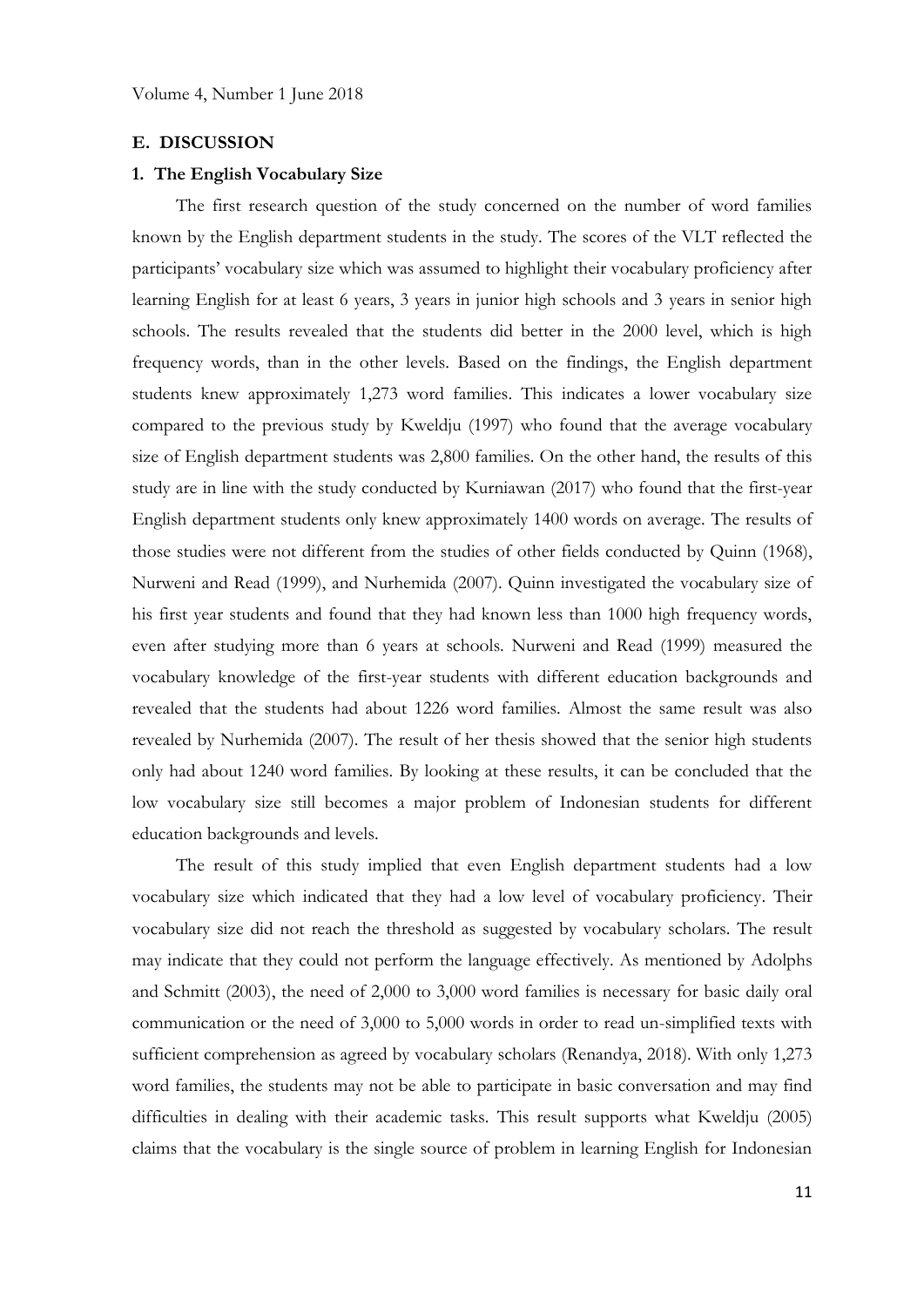# **Sudarman, Sumalee C. The English Vocabulary Size And Level**

students. Furthermore, this low vocabulary size may be the factor that contribute to the low proficiency of Indonesian students, especially the English department students as mentioned by [Ivone \(2005\).](#page-12-2) But, indeed to prove it the researchers should study the direct correlation between the two variables in the future study.

# **2. The English Vocabulary Mastery Level**

The data on Figure 1 shows the percentage of the students' mean score in the VLT. The figure also indicates the vocabulary mastery level of the students. Based on Nation"s assumption, there were no levels that were completely mastered by the students. Even for the high frequency words, 2000 word level, the students were estimated to have approximately 535 out of word families or only about 54% which is very low. On the other hand, these kinds of words are the most important words that the students should have because they occur very frequently in any kinds of language use. According to [Nation \(2008\),](#page-13-7) the high frequency words cover up to 80% in running words for written texts and 90% for spoken texts. The word level is also needed to perform an effective basic oral communication. Therefore, vocabulary scholars have suggested that ESL/EFL learners should firstly pay attention on mastering these words[\(e.g. Nation, 2008\)](#page-13-7).

On one hand, as university students, the English department students are required deal with academic tasks. Nevertheless, the results of this study also shows that they only mastered about 23% out of 570 word families of the academic word list. It falls far below the mastery threshold for the level as assumed by [Nation \(2008\).](#page-13-7) The result indicates that the students may find difficulties in dealing with academic tasks especially when they are required to deal with reading and listening tasks. The condition is perhaps worse since they also did not master the high frequency words. Therefore, these two issues should be put on the first priority in teaching or learning vocabulary program.

### **F. CONCLUSION**

The results of this study show that vocabulary still becomes a major problem of English language teaching and learning in Indonesia. The English department students as one of the pillars determining the success of English pedagogy in the future had low level of vocabulary size, only 1,273 word families, in which it might share effect to their low level of English proficiency. In addition, as university students they did not even master the high frequency words as well as the academic vocabulary which are highly required for them in order to use the language and to deal with their daily academic tasks. Thus, this issue should be the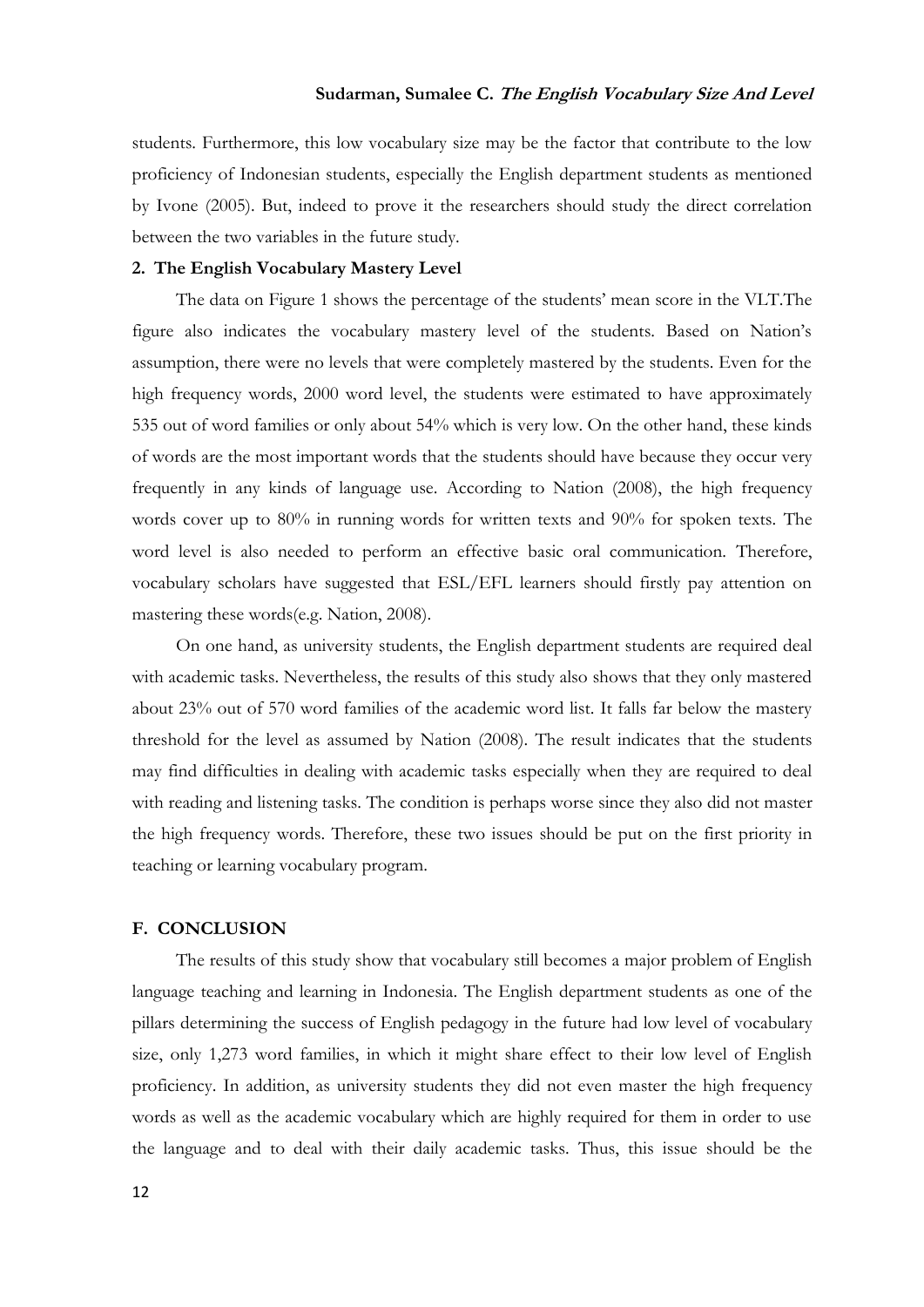concern of English language teaching practitioners and researchers to seek for the vocabulary learning and teaching strategies that are effective to boost the students' vocabulary size and levels. The researcher also suggests that the future research should focus on developing the students" vocabulary size, especially on the high frequency vocabulary and academic vocabulary levels.

# **REFERENCES**

- <span id="page-12-5"></span>Adolphs, S., & Schmitt, N. (2003). Lexical coverage of spoken discourse. *Applied linguistics, 24*(4), 425-438.
- <span id="page-12-4"></span>Alqahtani, M. (2015). The importance of vocabulary in language learning and how to be taught. *International Journal of Teaching and Education, 3*(3), 21-34.
- <span id="page-12-8"></span>Chung, T. M., & Nation, P. (2003). Technical vocabulary in specialised texts. *Reading in a foreign language, 15*(2), 103.
- <span id="page-12-7"></span>Coxhead, A. (2000). A new academic word list. *TESOL Quarterly, 34*(2), 213-238. doi: 10.2307/3587951
- <span id="page-12-0"></span>Dardjowidjojo, S. (2002). Bahasa asing sebagai bahasa pengantar dalam system pendidikan. *Bahasa dan Sastra, 22*(1), 48-65.
- <span id="page-12-3"></span>Hananto. (2013). Government-funded computer-based vocabulary project in Indonesia. *Asia-Pacific Collaborative education Journal, 9*(1), 15-25.
- <span id="page-12-9"></span>Hernawati, M. (2015). Building up the Students" English Vocabulary Trough Fanny Stories At Smp Negeri 2 Duampanua Kab. Pinrang. *ETERNAL (English, Teaching, Learning, and Research Journal)*, *1*(2), 201–215.
- Hu, H., & Nation, P. (2000). What vocabulary size is needed to read unsimplified texts. *Reading in a foreign language, 8*, 689-696.
- <span id="page-12-2"></span>Ivone, F. M. (2005). Teaching English as a foreign language in Indonesia: The urge to improve classroom vocabulary instruction. *TEFLIN journal, 16*(2), 195-208.
- <span id="page-12-1"></span>Kirkpatrick, A. (2012). English as an international language in Asia: Implications for language education *English as an international language in Asia: Implications for language education* (pp. 29-44): Springer.
- <span id="page-12-6"></span>Kurniawan, I. (2017). Assessing English students vocabulary size of Lampung State Islamic University. *Humaniora, 8*(4), 381-390. doi: https://doi.org/10.21512/humaniora.v8i4.3909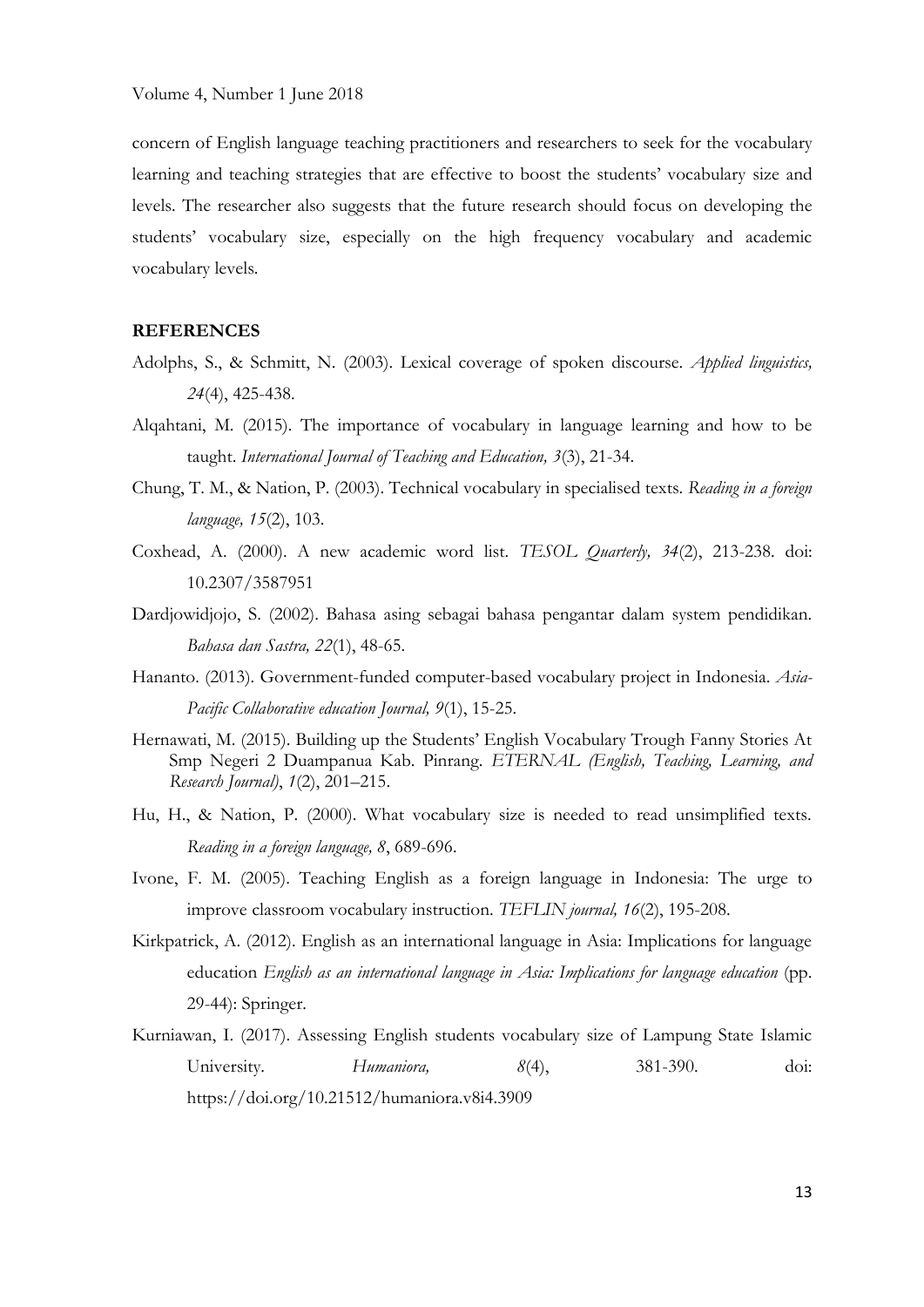# **Sudarman, Sumalee C. The English Vocabulary Size And Level**

- <span id="page-13-1"></span>Kweldju, S. (1997). English department students' vocabulary size and the development of a model of extensive reading with individualized vocabulary learning. *Singapore, SEAMO-Regional Language Centre*.
- <span id="page-13-4"></span>Kweldju, S. (2005). Lexically-based language teaching: Metaphor for enhancing learning. *Indonesian JELT, 1*(2), 52-65.
- <span id="page-13-9"></span>Laufer, B., & Nation, P. (1999). A vocabulary-size test of controlled productive ability. *Language Testing, 16*(1), 33-51.
- <span id="page-13-10"></span>Laufer, B., & Ravenhorst-Kalovski, G. C. (2010). Lexical threshold revisited: Lexical text coverage, learners' vocabulary size and reading comprehension. *Reading in a foreign language, 22*(1), 15.
- <span id="page-13-12"></span>Lestari, A. W., & Nur, N. A. (2017). Using englishleap website in teaching vocabulary: a study at madani alauddin paopao. *ETERNAL (English, Teaching, Learning, and Research Journal)*, *3*(1), 78–86.
- Meara, P. (1996). The dimensions of lexical competence. *Performance and competence in second language acquisition, 35*.
- <span id="page-13-13"></span>Nation, I. S. P. (1983). Testing and teaching vocabulary. *Guidelines, 5*(1), 12-25.
- <span id="page-13-5"></span>Nation, I. S. P. (2006). How large a vocabulary is needed for reading and listening? *Canadian modern language review, 63*(1), 59-82.
- <span id="page-13-7"></span>Nation, I. S. P. (2008). *Teaching vocabulary: Strategies and techniques*. Boston: Heinle Cengage Learning.
- <span id="page-13-8"></span>Nation, I. S. P. (2013). *What should every EFL teacher know?* : Compass Publishing Seoul.
- <span id="page-13-11"></span>Nirattisai, S., & Chiramanee, T. (2014). Vocabulary learning strategies of Thai university students and its relationship to vocabulary size. *International Journal of English Language Education, 2*(1), 273-287.
- <span id="page-13-6"></span>Nurhemida. (2007). *The relationship between morphological awareness and English vocabulary knowledge of Indonesian senior high school students.* (Master Unpublished master's thesis), The University of Queensland, St Lucia.
- <span id="page-13-2"></span>Nurweni, A., & Read, J. (1999). The English vocabulary knowledge of Indonesian university students. *English for Specific Purposes, 18*(2), 161-175.
- <span id="page-13-3"></span>Quinn, G. (1968). The English vocabulary of some Indonesian university entrants. *English Department Monograph IKIP Kristen Satya Watjana: Salatiga, 7*(4).
- <span id="page-13-0"></span>Renandya, W. A. (2018). *What kind of English proficiency is needed for effective teaching?* Paper presented at the Indonesian TESOL Summit, Century Park Hotel, Jakarta.